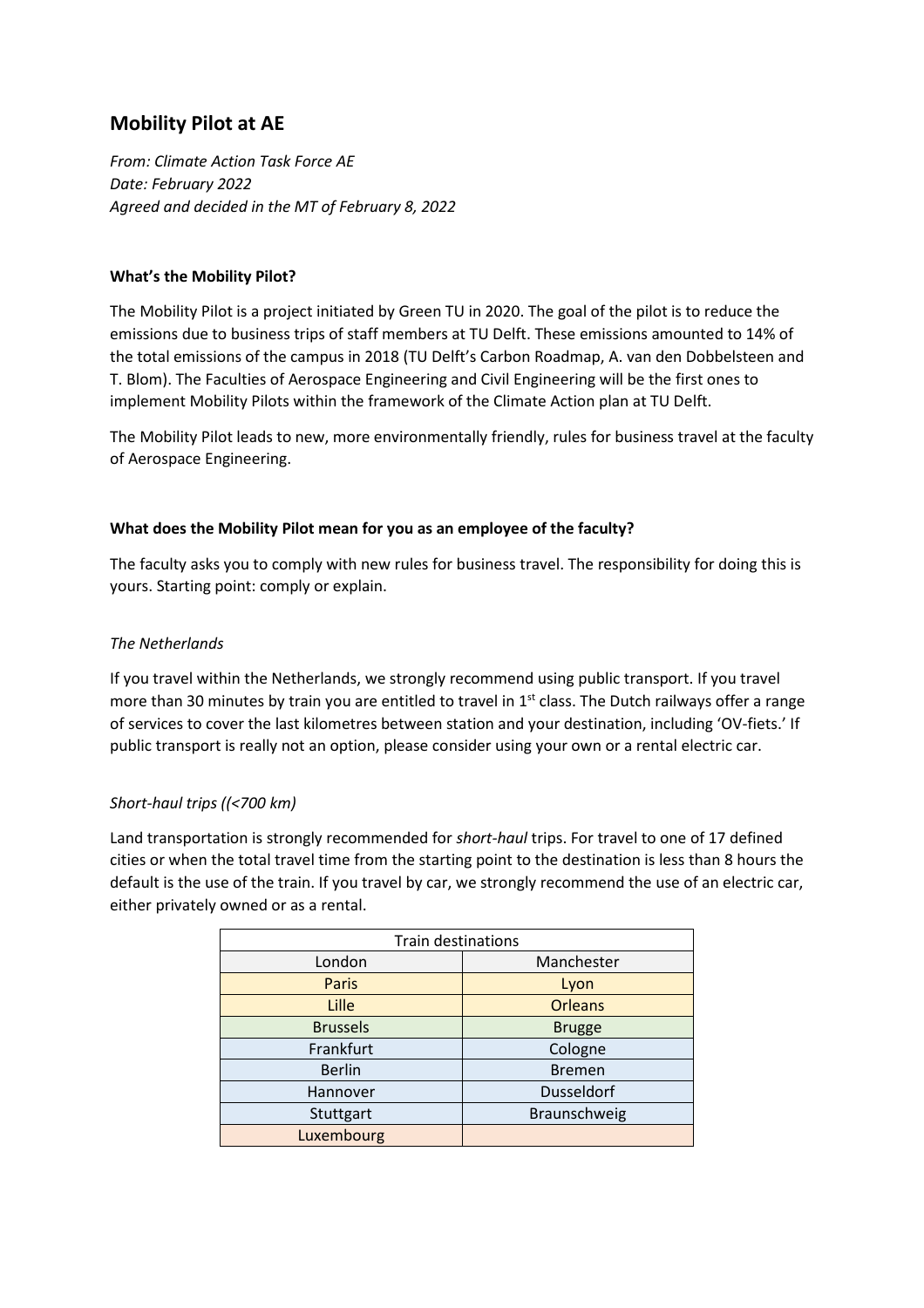### *Medium-haul and long-haul trips (>700 km)*

It is recommended to limit both medium-haul (700 – 5.000 km) and long-haul trips (>5000 km) as much as possible. First of all by considering alternatives to travelling (e.g. online attendance to meetings and events).

For intercontinental flights there's an extra guideline: not more than one intercontinental flight per staff member per year. If you are considering booking an intercontinental flights, first discuss with your supervisor. It is up to the supervisor to determine whether such a flight is necessary for your academic career development or other organisational interests. The need for networking will of course be taken into consideration.

#### **How do you book your international business trip?**

The procedure for applying for an international business trip remain largely the same:

- 1. Apply for an international business trip via digiforms finance
- 2. After approval the business trip can be booked via BCD travel (also for international train journeys) and/or an electric car via Europcar
- 3. When booking, you adhere to the new rules. That means that whenever applicable you request a train trip<sup>1</sup> or use an electrical car.
- 4. If you want to deviate from the default choice of a train trip and/or use of an electrical car, you have to provide your section leader with an overview of your expected  $CO<sub>2</sub>$  emissions (http://www.ecopassenger.org) with a request for approval before a flight and/or fossil fuel car is booked.
- 5. The section leader decides on such a request. For section leaders the department chair decides, for department chairs/ director of education the dean decides.

*The current framework agreement of TU Delft with a car rental service gives the option for an electric car. The use of your own electrical car for business trips more than 300km is possible for which the TUD gives a reimbursement of 19 ct/km. The choice for an international train journey is possible as part of the service of BCD.* 

# **Why are we doing this at the faculty?**

The faculty wants to practice what it preaches in line with the TU Delft views on sustainability. We integrate sustainability in our primary processes, education, research, valorisation and operations, and we share our knowledge with others, knowing that change can't be achieved alone.

The top drivers for  $CO<sub>2</sub>$  emissions on the campus in 2018 were :

| 1. Food                           | 28,8% |
|-----------------------------------|-------|
| 2. Natural gas (heating)          | 27,9% |
| 3. Electricity                    | 17,5% |
| 4. Business travel (flights only) | 13.9% |
|                                   |       |

l

<sup>&</sup>lt;sup>1</sup> In train trips with several connections, the potential extra costs incurred by the staff member due to missed connections caused train delays can be claimed back to the department/faculty.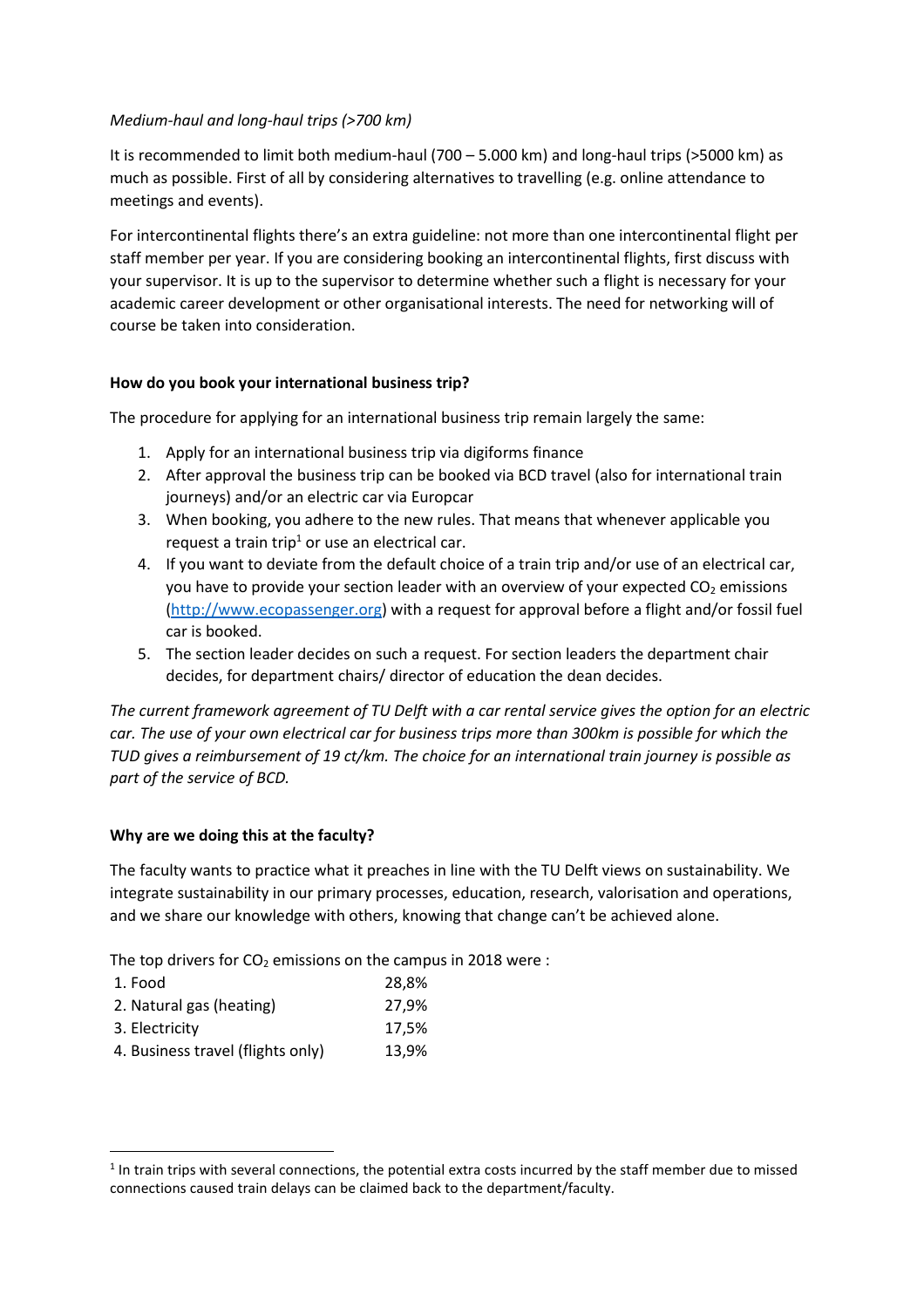The Mobility Pilot at Aerospace Engineering aims to lower the faculty's carbon footprint by addressing the way we execute our business travel.

#### **When does it start? When is it evaluated?**

Start date: 1 March 2022.

The pilot will be evaluated after six months and again after a year. Depending on the results the policy can be renewed or modified.

#### **Where do I go if I have questions?**

Your manager.

The departments will be periodically informed on the numbers of business trips and the percentages of flights, train journeys and other transportation modes.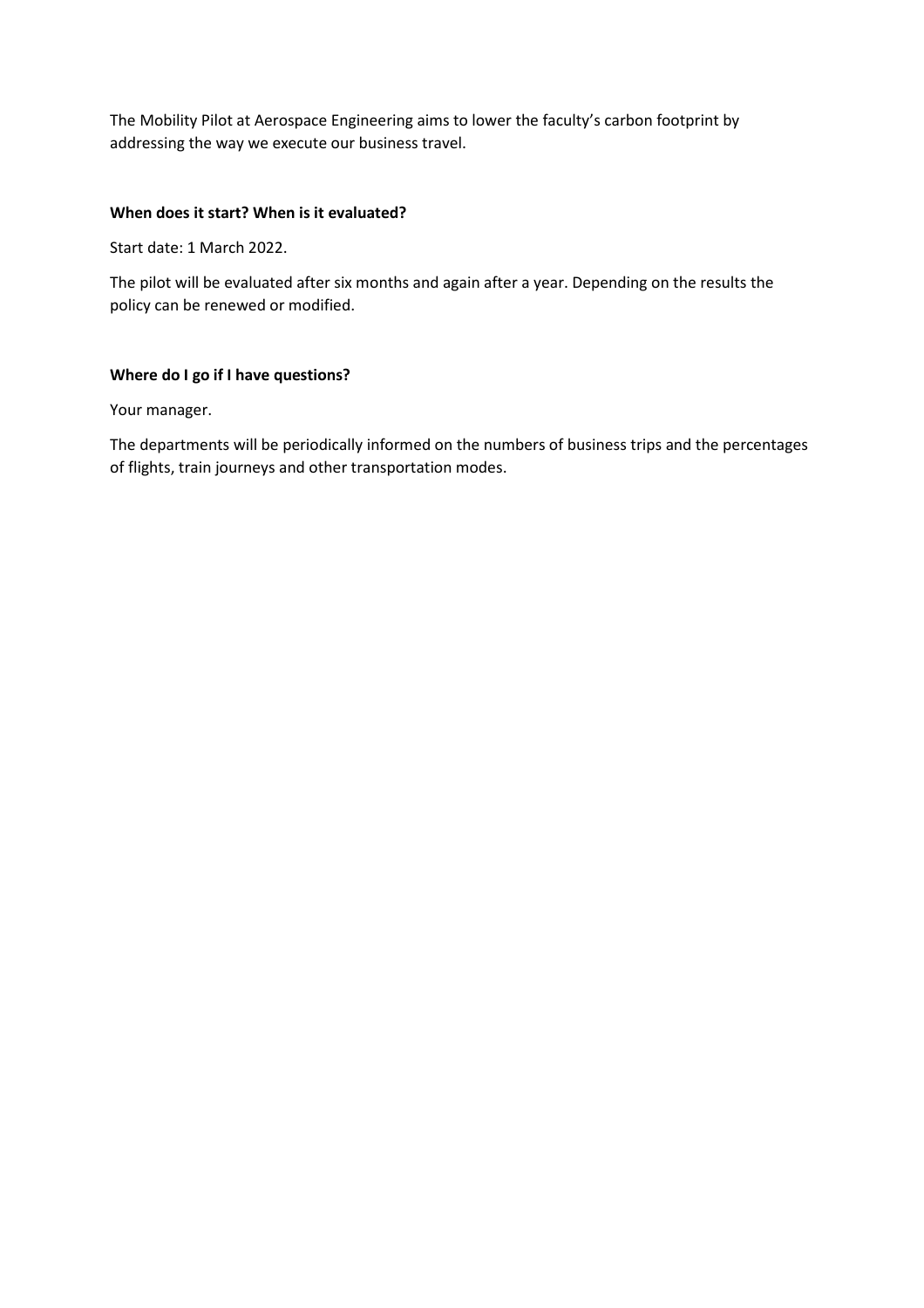# **Addendum: List of cities for which train is the default option**

|                               | CO <sub>2</sub> [kg] |                          | Time      |                            |      | Connections                  |                                                            |  |  |
|-------------------------------|----------------------|--------------------------|-----------|----------------------------|------|------------------------------|------------------------------------------------------------|--|--|
| City                          | <b>Train</b>         | Airplane                 | Train (T) | Airplane (A)               | T/A  | <b>Train</b>                 | Airplane                                                   |  |  |
| <b>UNITED KINGDOM</b>         |                      |                          |           |                            |      |                              |                                                            |  |  |
| London<br>(St. Pancras)       | 13.6                 | 114.9                    | 4h 40min  | 4h 43min                   | 0.99 | $\mathbf{1}$<br>(2 trains)   | $\overline{2}$<br>(2 trains, 1<br>airplane)                |  |  |
| Manchester<br>(Piccadilly)    | 31.2                 | 114.6                    | 7h 25min  | 5h 10min                   | 1.44 | $\overline{2}$<br>(3 trains) | 2<br>(2 trains, 1<br>airplane)                             |  |  |
| <b>FRANCE</b>                 |                      |                          |           |                            |      |                              |                                                            |  |  |
| Paris<br>(Gare du Nord)       | 7.3                  | 98.7                     | 3h        | 5h 02min                   | 0.60 | $\mathbf{1}$<br>(2 trains)   | $\overline{2}$<br>$(2 \text{ trains}, 1)$<br>airplane)     |  |  |
| Lyon<br>(Part dieu)           | 10.0                 | 134.9                    | 5h 25min  | 5h 27min                   | 0.99 | $\overline{2}$<br>(3 trains) | $\overline{2}$<br>$(2 \text{ trains}, 1)$<br>airplane)     |  |  |
| Lille                         | 5.5                  | 88.4                     | 2h 29min  | 4h 29min                   | 0.55 | 1<br>(2 trains)              | $\overline{2}$<br>(2 trains, 1 aircraft)                   |  |  |
| Orleans                       | 8.1                  | 99.5                     | 4h 57min  | 6h 11min                   | 0.80 | 3<br>(3 trains, 1<br>metro)  | $\overline{4}$<br>(2 trains, 2<br>pullmans, 1<br>aircraft) |  |  |
|                               |                      |                          |           | <b>BELGIUM</b>             |      |                              |                                                            |  |  |
| <b>Brussels</b>               | 4.1                  | 86.0                     | 1h 43min  | 4h 27min                   | 0.39 | $\overline{2}$<br>(3trains)  | 2 (2 trains, 1<br>airplane)                                |  |  |
| <b>Brugge</b>                 | 5.6                  | $\overline{\phantom{a}}$ | 2h 55min  | No feasible<br>air options | <1   | 2<br>(3 trains)              | $\overline{\phantom{0}}$                                   |  |  |
| <b>GERMANY</b>                |                      |                          |           |                            |      |                              |                                                            |  |  |
| Frankfurt<br>(Main)           | 17.2                 | 135.3                    | 5h 07min  | 4h 44min                   | 1.08 | $\mathbf{1}$<br>(2 trains)   | $\overline{2}$<br>(2 trains 1 aircraft)                    |  |  |
| Cologne                       | 10.5                 | 94.6                     | 3h 08min  | 4h 26min                   | 0.71 | $\overline{2}$<br>(3 trains) | $\mathcal{P}$<br>(2 trains, 1 aircraft)                    |  |  |
| Berlin (HBF)                  | 28.6                 | 123.4                    | 7h 12min  | 4h 49min                   | 1.50 | $\overline{2}$<br>(3 trains) | 3<br>$(2 \text{ trains}, 1)$<br>pullman, 1 aircraft)       |  |  |
| Bremen (HBF)                  | 17.2                 | 108.4                    | 5h 21min  | 4h 36min                   | 1.16 | $\overline{2}$<br>(3 trains) | $\overline{2}$<br>(1 train, 1 train, 1<br>aircraft)        |  |  |
| Hannover<br>(HBF)             | 17.8                 | 125.6                    | 5h 08min  | 4h 41min                   | 1.10 | $\overline{2}$<br>(3 trains) | $\overline{2}$<br>(2 trains, 1 aircraft)                   |  |  |
| Dusseldorf<br>(City)          | 11.0                 | 94.6                     | 3h 08min  | 4h 26min                   | 0.71 | 2<br>(3 trains)              | 2<br>(2 trains, 1 aircraft)                                |  |  |
| Stuttgart (HBF)               | 21.6                 | 123.0                    | 6h 44min  | 4h 51min                   | 1.39 | $\overline{2}$<br>(3 trains) | $\overline{2}$<br>(2 trains, 1 aircraft)                   |  |  |
| Brunswick<br>(HBF)            | 21.9                 | 129.0                    | 6h 14min  | 5h 29min                   | 1.14 | 2<br>(3 trains)              | $\overline{2}$<br>(2 trains, 1 aircraft)                   |  |  |
| <b>LUXEMBOURG</b>             |                      |                          |           |                            |      |                              |                                                            |  |  |
| Luxembourg<br>(Gare Routière) | 9.7                  | 118.7                    | 5h 15min  | 4h 46min                   | 1.10 | 2<br>(3 trains)              | $\overline{2}$<br>(1 train, 1 pullman,<br>1 aircraft)      |  |  |